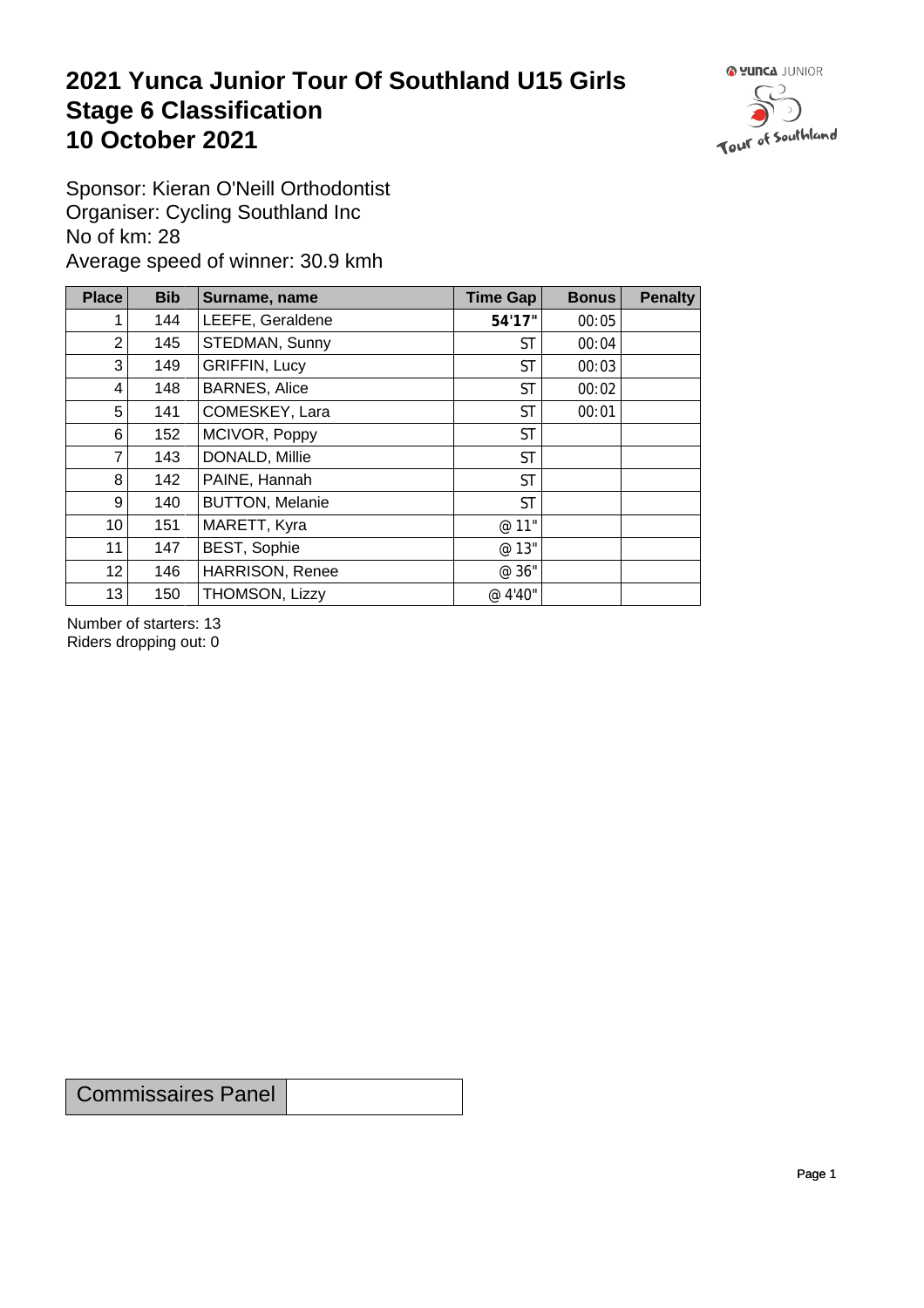## **2021 Yunca Junior Tour Of Southland U15 Girls General Classification (Stage 6)**<br>10 October 2021 **10 October 2021**



Organiser: Cycling Southland Inc

| Place           | <b>Bib</b> | Surname, name          | <b>Time Gap</b> |
|-----------------|------------|------------------------|-----------------|
|                 | 143        | DONALD, Millie         | 3h47'36"        |
| 2               | 148        | <b>BARNES, Alice</b>   | @ 36"           |
| 3               | 141        | COMESKEY, Lara         | @ 47"           |
| 4               | 142        | PAINE, Hannah          | @ 1'32"         |
| 5               | 147        | BEST, Sophie           | @ 2'39"         |
| 6               | 152        | MCIVOR, Poppy          | @ 3'11"         |
| $\overline{7}$  | 151        | MARETT, Kyra           | @ 3'57"         |
| 8               | 144        | LEEFE, Geraldene       | @ 4'43"         |
| 9               | 145        | STEDMAN, Sunny         | @ 5'15"         |
| 10              | 149        | <b>GRIFFIN, Lucy</b>   | @ 8'07"         |
| 11              | 146        | <b>HARRISON, Renee</b> | @ 13'55"        |
| 12 <sup>2</sup> | 150        | THOMSON, Lizzy         | @ 18'31"        |
| 13              | 140        | <b>BUTTON, Melanie</b> | @ 20'38"        |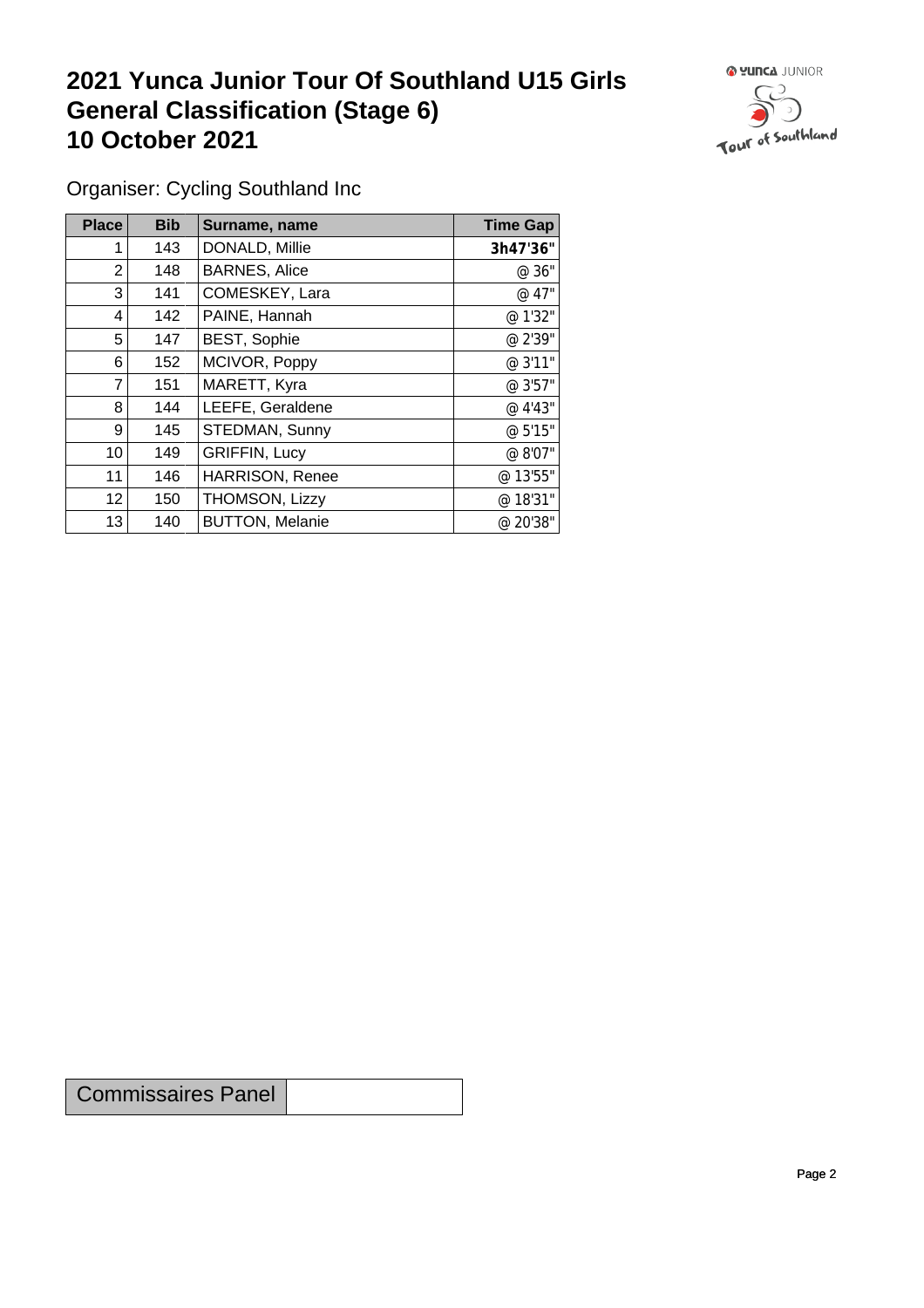## **2021 Yunca Junior Tour Of Southland U15 Girls Sprint Classification (Stage 6) 10 October 2021**



Organiser: Cycling Southland Inc

| <b>Place</b>   | <b>Bib</b> | Surname, name        | <b>Points</b> |
|----------------|------------|----------------------|---------------|
|                | 143        | DONALD, Millie       | 25            |
| $\overline{2}$ | 144        | LEEFE, Geraldene     | 22            |
| 3              | 145        | STEDMAN, Sunny       | 8             |
| 4              | 142        | PAINE, Hannah        | 5             |
| 5              | 148        | <b>BARNES, Alice</b> | 4             |
| 6              | 141        | COMESKEY, Lara       | 3             |
|                | 152        | MCIVOR, Poppy        |               |
| 8              | 151        | MARETT, Kyra         |               |
| 9              | 149        | <b>GRIFFIN, Lucy</b> |               |